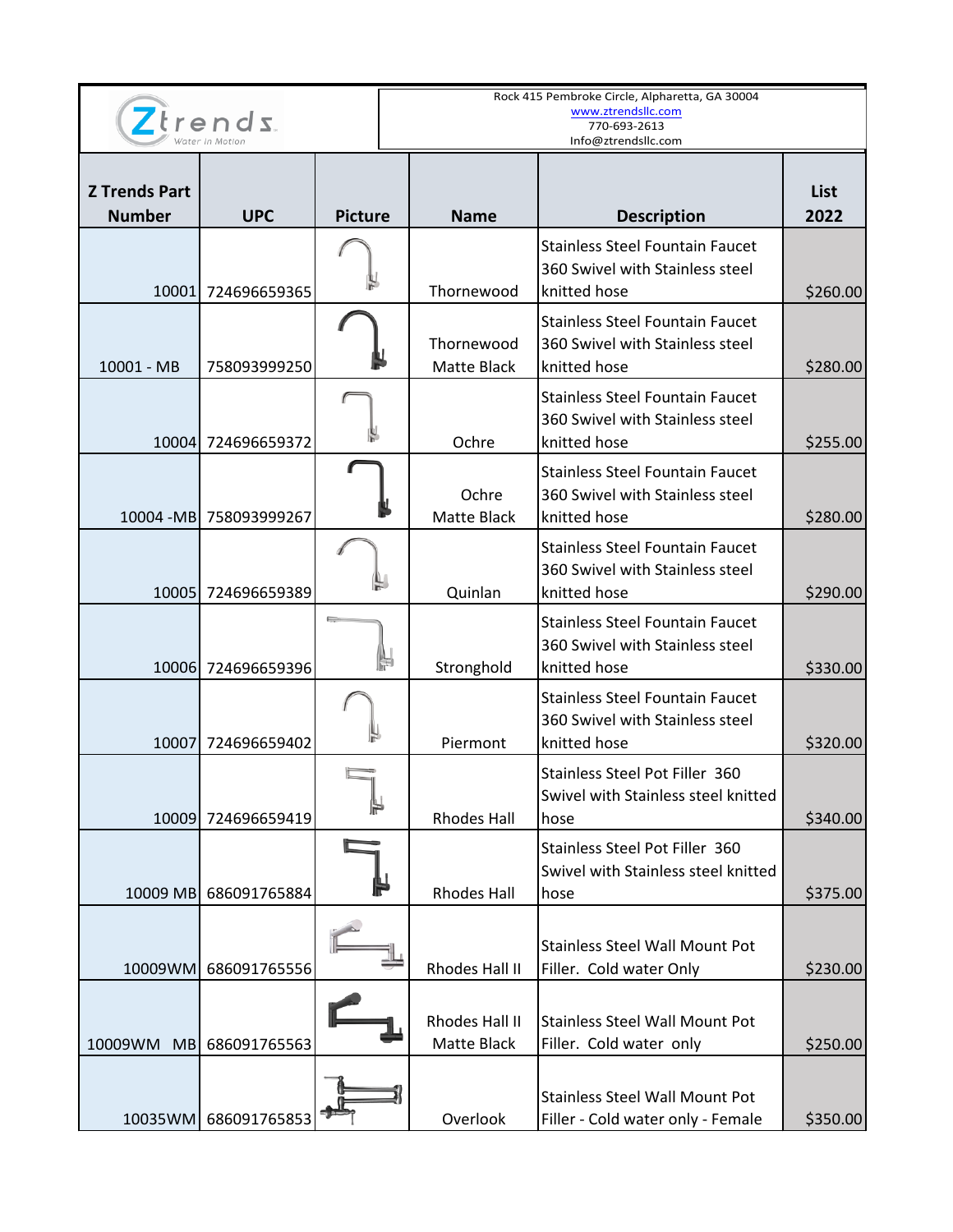|             | 10035WM MB 686091765860 | Overlook<br>Matte Black | <b>Stainless Steel Wall Mount Pot</b><br>Filler - Cold water only - Female                   | \$380.00 |
|-------------|-------------------------|-------------------------|----------------------------------------------------------------------------------------------|----------|
|             | 10010C 724696659426     | Canterbury              | <b>Stainless Steel Pull Out</b><br>360<br>Swivel with Stainless steel knitted<br>hose        | \$465.00 |
|             | 10011 724696659532      | Castle Park             | <b>Stainless Steel Pull Out</b><br>360<br>Swivel with Stainless steel knitted<br>hose        | \$625.00 |
|             | 10011 MB 686091765877   | Castle Park             | <b>Stainless Steel Pull Out</b><br>360<br>Swivel with Stainless steel knitted<br>hose        | \$635.00 |
|             | 10014 724696659549      | Beardslee               | <b>Stainless Steel Fountain Faucet</b><br>360 Swivel with Stainless steel<br>knitted hose    | \$265.00 |
|             | 10017 724696659556      | Tovrea                  | <b>Stainless Steel Fountain Faucet</b><br>Double 360 Swivel, Stainless steel<br>knitted hose | \$280.00 |
|             | 10019B 758093999106     | Berkeley                | <b>Stainless Steel Fountain Faucet</b><br>360 Swivel with Stainless steel<br>knitted hose    | \$372.00 |
| 10019B - MB | 758093999274            | Berkeley<br>Matte Black | <b>Stainless Steel Fountain Faucet</b><br>360 Swivel with Stainless steel<br>knitted hose    | \$390.00 |
|             | 10020B 728093399090     | Hampstead               | <b>Stainless Steel Fountain Faucet</b><br>360 Swivel with Stainless steel<br>knitted hose    | \$388.00 |
|             | 10021 724696659457      | Melrose                 | <b>Stainless Steel Fountain Faucet</b><br>360 Swivel with Stainless steel<br>knitted hose    | \$308.00 |
|             | 10021 - MB 758093999281 | Melrose<br>Matte Black  | <b>Stainless Steel Fountain Faucet</b><br>360 Swivel with Stainless steel<br>knitted hose    | \$332.00 |
|             | 10022 724696659464      | Mercer                  | <b>Stainless Steel Pull Out</b><br>360<br>Swivel with Stainless steel knitted<br>hose        | \$379.00 |
|             | 10022 MB 686091765891   | Mercer                  | <b>Stainless Steel Pull Out</b><br>360<br>Swivel with Stainless steel knitted<br>hose        | \$419.00 |
|             | 10022L 686091765570     | Mercer II               | <b>Stainless Steel Pull Out</b><br>360<br>Swivel with Stainless steel knitted<br>hose        | \$329.00 |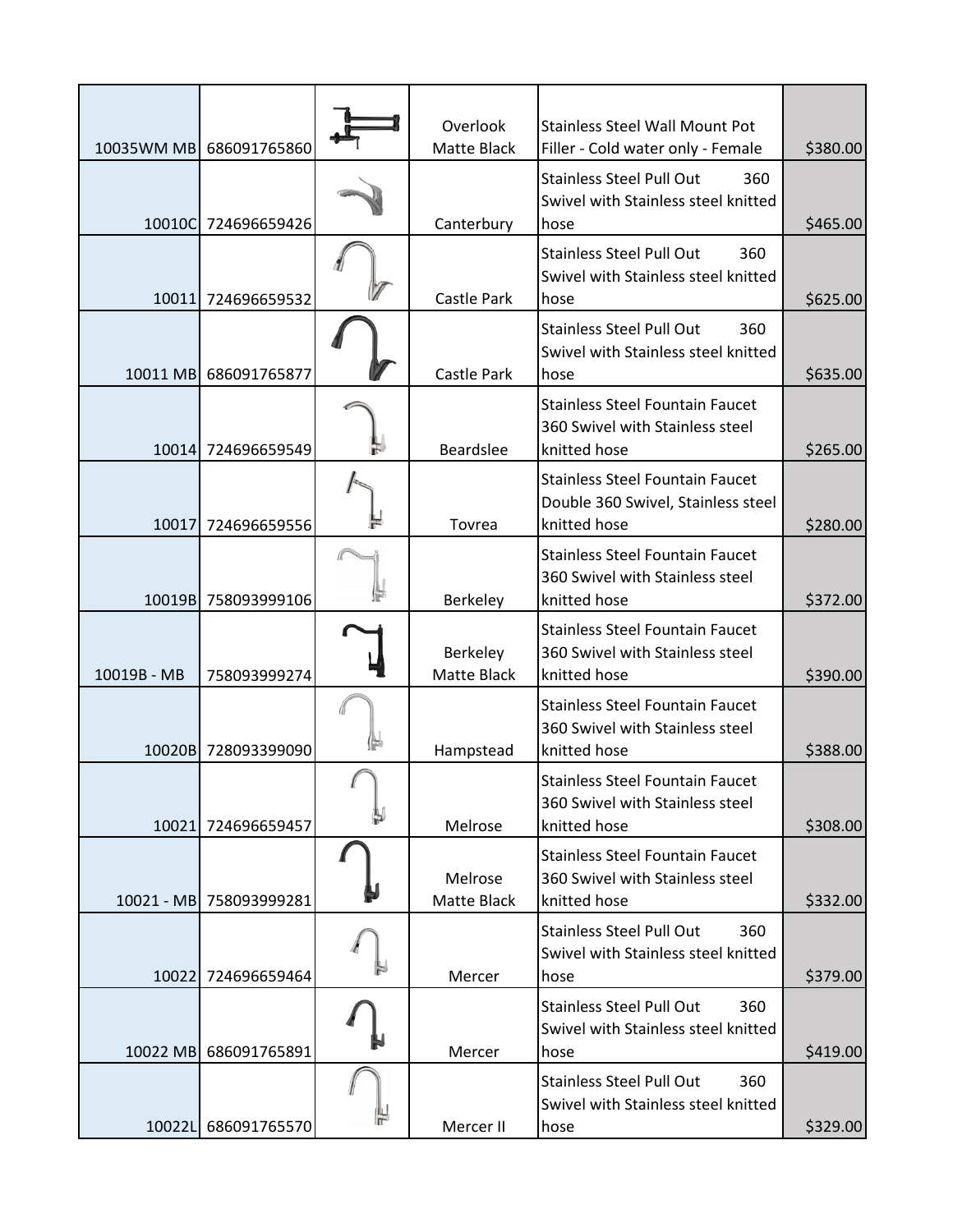|       | 10022L - MB 686091765587 | Mercer II<br>Matte Black                           | <b>Stainless Steel Pull Out</b><br>360<br>Swivel with Stainless steel knitted<br>hose        | \$359.00 |
|-------|--------------------------|----------------------------------------------------|----------------------------------------------------------------------------------------------|----------|
|       | 10024 724696659471       | Biltmore                                           | <b>Stainless Steel Pull Out</b><br>360<br>Swivel with Stainless steel knitted<br>hose        | \$585.00 |
|       | 10024 - MB 758093999298  | Biltmore<br>Matte Black                            | <b>Stainless Steel Pull Out</b><br>360<br>Swivel with Stainless steel knitted<br>hose        | \$620.00 |
|       | 20035 686091765808       | Victoria Tower                                     | Stainless Steel Fountain with side<br>spray, 360 Swivel with Stainless<br>steel knitted hose | \$545.00 |
|       | 20035 - MB 686091765815  | Victoria Tower<br>Matte Black                      | Stainless Steel Fountain with side<br>spray, 360 Swivel with Stainless<br>steel knitted hose | \$575.00 |
|       | 20003 724696659488       | Searles                                            | <b>Stainless Steel Cold Water Tap</b>                                                        | \$110.00 |
|       | 20001 724696659495       | Squire                                             | <b>Stainless Steel Cold Water Tap</b>                                                        | \$110.00 |
|       | 30021 724696659570       | Curwood                                            | <b>Reverse Osmosis Tap</b>                                                                   | \$131.00 |
|       | 30021 - MB 758093999304  | Curwood                                            | Reverse Osmosis Tap                                                                          | \$140.00 |
| 30022 | 758093999236             | Dunham                                             | <b>Reverse Osmosis Tap</b>                                                                   | \$121.00 |
| 30000 | 724696659563             | Cold Water Side<br>Spray                           | Cold Water Side Spray                                                                        | \$90.00  |
|       | 30006 758093999243       | 10" Remodel<br>Plates                              | 10" Stainless Steel Remodel<br>Plates                                                        | \$30.00  |
|       | 30011 - MB 686091765846  | 10" Remodel<br><b>Plates Matte</b><br><b>Black</b> | 10" Stainless Steel Remodel<br>Plates                                                        | \$35.00  |
|       | 30007 724696659587       | Remodel Plugs   Remodel Plugs                      |                                                                                              | \$10.00  |